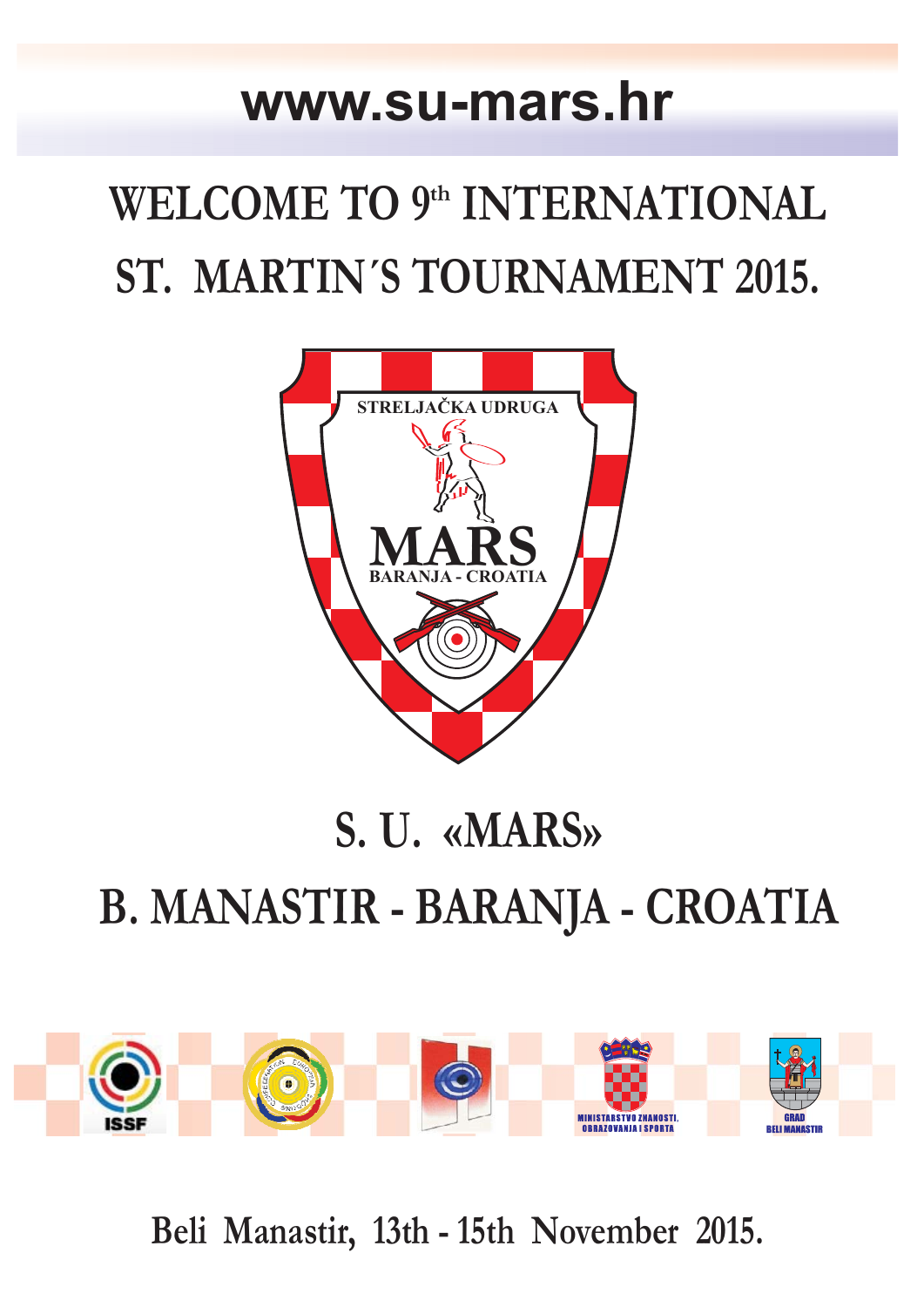

### **S. U. "MARS"**

**B. MANASTIR - BARANJA - CROATIA**

**31300 B. Manastir - T. Ujevića 13 - Tel.: 031/725-300 - mob.:098/252-609 OIB 43773439987; MB 01636499 - IBAN HR7623400091110074136 mail: marsbm@yahoo.com - www.su-mars.hr**



## INTERNATIONAL ST. MARTIN´S TOURNAMENT 2015 ISSF - AIR RIFLE - AIR PISTOL TEAM AND INDIVIDUAL COMPETITION

| <b>Organized by:</b>                                                                        | <b>Shooting Union "MARS"</b>                                             |  |  |
|---------------------------------------------------------------------------------------------|--------------------------------------------------------------------------|--|--|
| Date:                                                                                       | November 13th-15th, 2015                                                 |  |  |
| Place:                                                                                      | <b>City Sport Hall - BELI MANASTIR</b>                                   |  |  |
| Events:                                                                                     | Air pistol $40/60$ shots Air rifle $40/60$ shots                         |  |  |
|                                                                                             | Categories: Men/Women - Junior men/Junior women                          |  |  |
| Terms of<br>Preliminary entry form before 23th Oct 2015                                     |                                                                          |  |  |
|                                                                                             | participation: Final entry form before 6th Nov 2015                      |  |  |
| <b>Starting fee:</b><br>All disciplines 30 $\epsilon$ per shooter for both competition days |                                                                          |  |  |
|                                                                                             | Awards: We are proude to announce that the prizes for winners included   |  |  |
|                                                                                             | medals, prizes in cash and surprise                                      |  |  |
|                                                                                             | Club team: The first three teams in all categories will be awarded a cup |  |  |
|                                                                                             | each                                                                     |  |  |
|                                                                                             | Interim cup St. Martin - Club team closest to national record of Croatia |  |  |
|                                                                                             | (NO NATIONAL TEAM)                                                       |  |  |

**Info: Qualifications and finals will be held on the electronic target SIUS ASCOR All propositions are in order with the ISSF Rules and Regulations**

| Accommodation: |          | - Hotel "Patria" +385/31-710-710; www.hotelpatria.hr |
|----------------|----------|------------------------------------------------------|
|                | - Hostel | $+385/31-710-710$ ; www.hotelpatria.hr               |